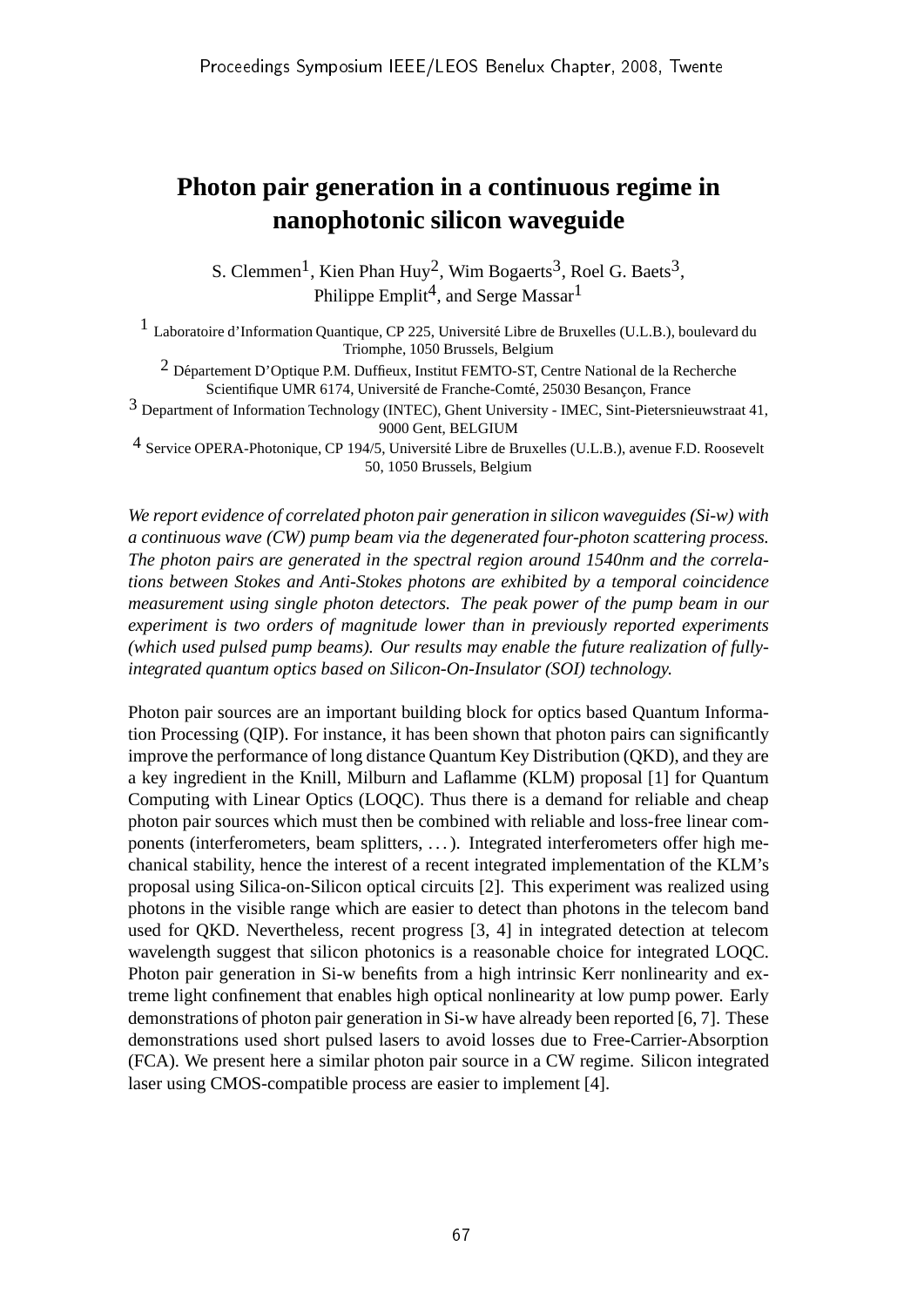

Figure 1: Parametric gain (left panel) and spectral flux (right panel) in Si-w. Pump powers are 3-6-9-12 mW going from black to light gray; effective nonlinearity  $\gamma = 280W^{-1}$ ; dispersion  $\beta_2 = 0.7 \text{ps}^2/\text{m}$ ; length of the si-w is 1cm.

Scalar modulational instability (SMI) which is the process usually used for photon pair generation in Kerr media is nothing more than degenerate four-photon scattering when a phase matching condition is satisfied. Phase matching provides an exponential growth of the generated flux in a restricted spectral range around the pump frequency. As the Kerr nonlinearity in silicon is positive, the phase matching condition can only be satisfied if the group velocity dispersion (GVD) parameter  $\beta_2$  is anomalous (i.e.  $\beta_2 < 0$ ). The expression of this parametric gain is [8]

$$
g(\Delta \omega) = \sqrt{-\left(\frac{\beta_2 \Delta \omega^2}{2}\right)^2 - \gamma P \beta_2 \Delta \omega^2}
$$
 (1)

with  $\gamma$  the effective nonlinearity of the waveguide, *P* the pump power, and  $\Delta\omega$  the pulsation detuning with respect to the pump pulsation. The phase matching condition can be easily satisfied in Si-w because the GVD can be readily tuned [10]. In practice, the spectral bandwidth (BW) where phase matching can be obtained is a few nanometers for typical anomalous dispersion of  $1ps^2/m$  and pump power of a few milliwatt as can be seen in figure1. However, at the low pump power used to generate photon pairs, the spectral range over which photon pairs are generated is considerably wider than the range of real positive parametric gain, see figure 1. Thus from the expression [9] for the photon pair flux generated over a propagation distance *z*

$$
f = \left| \gamma P \frac{\sinh[g(\Delta \omega)z]}{g(\Delta \omega)} \right|^2 \tag{2}
$$

we predict that photon pairs are generated at a rate of 300MHz over a 8 nm bandwidth with 1cm long Si-w and a 6mW pump beam. At this power, nonlinear losses are negligible with respect to the linear scattering losses.

The Si-w we used was fabricated in the ePIXfab at IMEC. Its section is 500nm  $\times$  220nm. The in and out coupling is based on integrated grating couplers. Its length is 4.7mm excluding the tapers. The linear propagation loss is estimated to be  $4.5 \pm 1.5$ dB/cm. We refer to [5] and references therein for a more detailed presentation of such waveguides. The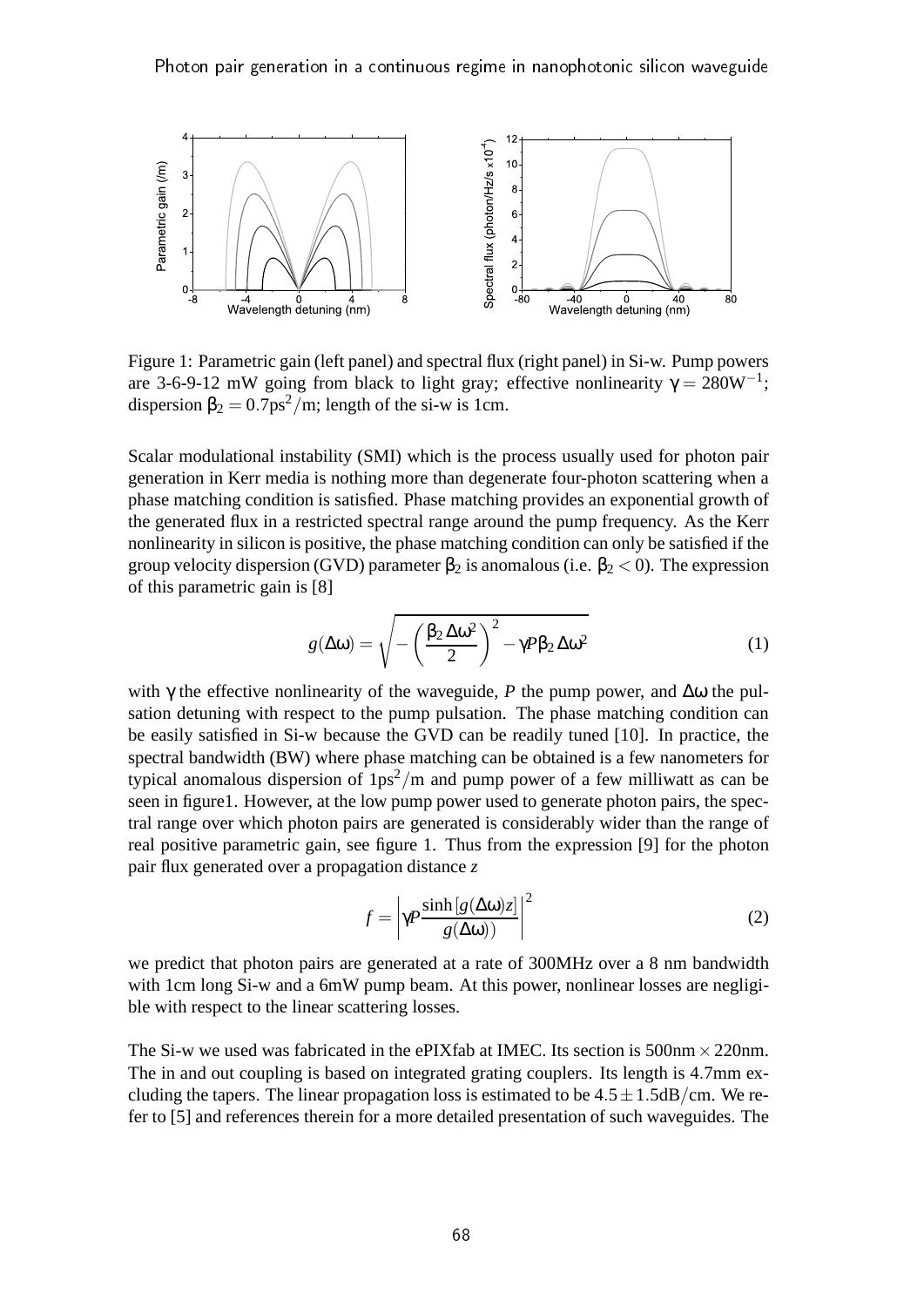

Figure 2: Experimental Setup. The Input Filtration Line play the role of a passband filter. Its specifications are:  $a - 6dB BW = 0.6$  mm and  $a - 150dB BW$  smaller than 1.7nm. It is built of two Fiber Bragg Gratings (FBG), two circulators, and three commercial 100GHz Dense Wavelength Division Multiplexer (DWDW) used as passband filters. The Half-Wave Plate (HWP) is used to align the polarization since only the TE-like mode is efficiently coupled inside the Si-w. In order to minimize non linear interactions in the fiber, the light is coupled out of the fiber after the Input Filtration Line and  $a \times 20$  microscope objective is used to inject light into the Si-w. The Output Filtration Line is a notch filter with specifications: transmission less than −150dB for 1.7nm BW, transmission around 3.5dB in the range [1542−1558]nm for the Stokes port and around 4.5dB in the range [1523−1538] for the anti-Stokes port. It is built of one 200GHz DWDM de-multiplexer, two FBG, one isolator, and two commercial Coarse WDM centered at 1531nm and 1550nm. d<sub>1</sub> and d<sub>2</sub> are single photon detectors (model ID–200 from ID quantique) which receive respectively anti-Stokes and Stokes photons. The delay between detection in  $d_1$  and in  $d_2$  is measured thanks to a Time-to-Amplitude Converter (TAC) and data are collected by a computer.

expected flux per unit of spectral frequency in this waveguide is  $5 \times 10^{-5}$ photon/(Hz.s) over a 20 nm bandwidth for a pump power of 5mw. The Output Filtration Line keeps photon pairs over a 15nm bandwidth at both Stokes and anti-Stokes wavelength. Thus the expected photon pair flux is around 95MHz. Photon pair generation is demonstrated with a temporal coincidences measurement: Stokes and anti-Stokes photons are spatially separated and sent into single photon detectors. Distinction between accidental coincidences and coincidences due to correlated photons is obtained by adding a systematic delay on the Stokes photon. The setup of our experiment is depicted in figure 2.

We performed the experiment for different pump power and the best result we obtained in term of signal to noise ratio (SNR) is plotted in figure 3(a) (obtained for 31mW outside the waveguide, corresponding to  $5.5 \pm 1$ mW in the waveguide). One can see a peak at the delay corresponding to 2 meters of fiber. Losses between the Si-w and the detectors (due to outcoupling and filtration line) are estimated at  $11.5 \pm 2d$ B and  $12.5 \pm 2d$ B on Stokes an anti-Stokes photons respectively. Taking into account the 10% efficiency of our detectors, the trigger rate of 10kHz, detection gate width of 50ns, and considering 2ns rescaled time bins (around 11ns delay), we estimate the generated flux in the Si-w to be approximately 15MHz which is around 6 times lower than the expected value. The reason for this discrepancy is unclear. Nevertheless, this rate is in the same range as the previously reported experiment [6, 7]. Another important characteristic is the Signal to Noise Ratio (SNR) defined as the number of coincidences in the real coincidences 2ns time bin divided by the average number of coincidences in the other time bins. For our best result SNR= 3.4 and stays above 2.5 for others pump power. This is in the same range as the value SNR=3.2 which can be deduced<sup>1</sup> from the results presented in ref. [7]

<sup>&</sup>lt;sup>1</sup>More precisely, in this work detection gate width is 1.4ns and pulse duration 90ps, hense the measured noise in their experiment should be 6.5% of the value in CW operation, leading to the estimate SNR= 3.2.